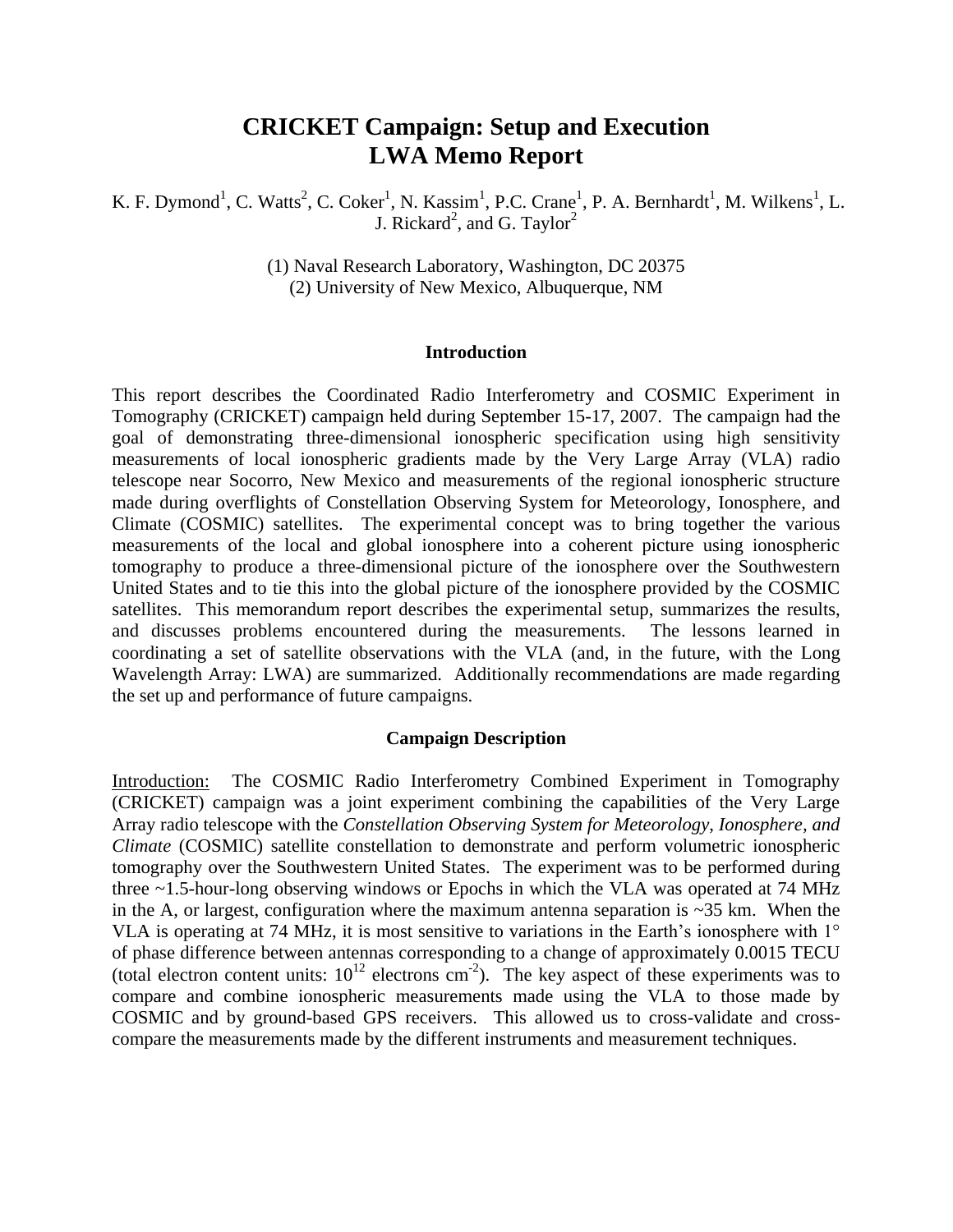COSMIC Program Overview: The Constellation Observing System for Meteorology, Ionosphere, and Climate (COSMIC, also known as FORMOSAT-3 or CF3 in this work) is a sixsatellite constellation (CF3-1,…,6) launched on April 15, 2006 to perform measurements of tropospheric weather and to study the Earth's ionosphere. The CF3 program was executed jointly by the United States of America and Taiwan (Republic of China, ROC). Each satellite contains three instruments for the measuring ionosphere: a GPS Occultation Experiment (GOX) built by Broad Reach Engineering for the University Corporation for Atmospheric Research (UCAR), a TIP or Tiny Ionospheric Photometer, and a Tri-Band Beacon (TBB) both built by NRL. The GOX is a high-precision GPS receiver which measures the slant total electron content (TEC) between the CF3 satellite and satellites in the GPS constellation. The TIP is a farultraviolet photometer designed to measure density gradients in the night-time ionosphere. The TBB is a coherently emitting radio beacon operating at UHF, VHF, and L-band frequencies. The three instruments when used together represent a powerful measurement suite for characterizing the Earth's F-region ionosphere. The CF3 data are down-linked and archived at the TACC (Taiwan Analysis Center for COSMIC) and the satellites are commanded from the MMC (Multi-Mission Center) in Taiwan. The CF3 data are also archived at the UCAR in Boulder, CO. Additional details of the CF3 program and the early science return are summarized in *Anthes et al.* [2008]. The CF3 program was funded by the Taiwanese National Space Office (NSPO), the US National Science Foundation, and the US Office of Naval Research. Figure 1 shows a diagram of a CF3 satellite indicating the instruments.

### *Tiny Ionospheric Photometer*

The TIP instrument for the CF3 satellites has to provide accurate and precise measurements of the electron density gradients in the ionosphere and complement GOX TEC measurements, which are of very high precision. The instrument used a design based on measurement of the O I 135.6-nm emission produced by radiative recombination of  $O<sup>+</sup>$  ions and electrons, a natural decay process of the ionosphere. In order to perform tomographic inversion of the TIP and GOX data simultaneously, the data sets should have comparable signal-to-noise ratios. However, this is difficult to achieve for a compact optical instrument as the airglow signals are can be very weak and the small size of the instrument limits the collecting area of the telescope. The design selected was a compact narrow-band ultraviolet photometer. Additional details of the instrument and its design can be found in *Kalmanson et al.* [2004]; we summarize the relevant design features here.

The TIP instrument is a narrow-band photometer that measures the 135.6-nm emission over the passband of 132.5 nm to  $\sim$ 160 nm. The instrument is divided into two sections: the interface electronics box and the photometer head, as shown in Figure 2. The interface electronics provides an interface to the space vehicle and is the control system for the TIP instrument. The photometer subsystem consists of an off-axis parabolic telescope feeding a sub-miniature Hamamatsu photomultiplier tube (R7511) with a cesium iodide photocathode. The photometer includes a filter-wheel assembly with additional filters and a shutter to block the light path so that the on-orbit radiation background seen by the photomultiplier tube can be measured. The passband of the system is controlled by the filter and photocathode combination.

The field of view is circular with a diameter of  $3.8^{\circ}$ ; this was driven by the size of the photocathodes available for the photomultiplier tube, by the focal length of the telescope mirror, and by the desired scale sizes we wished to observe. This field of view provides a best-case spatial resolution at the F-region peak  $(\sim 350 \text{ km})$  of  $\sim 11 \text{ km}$  when the satellites were in their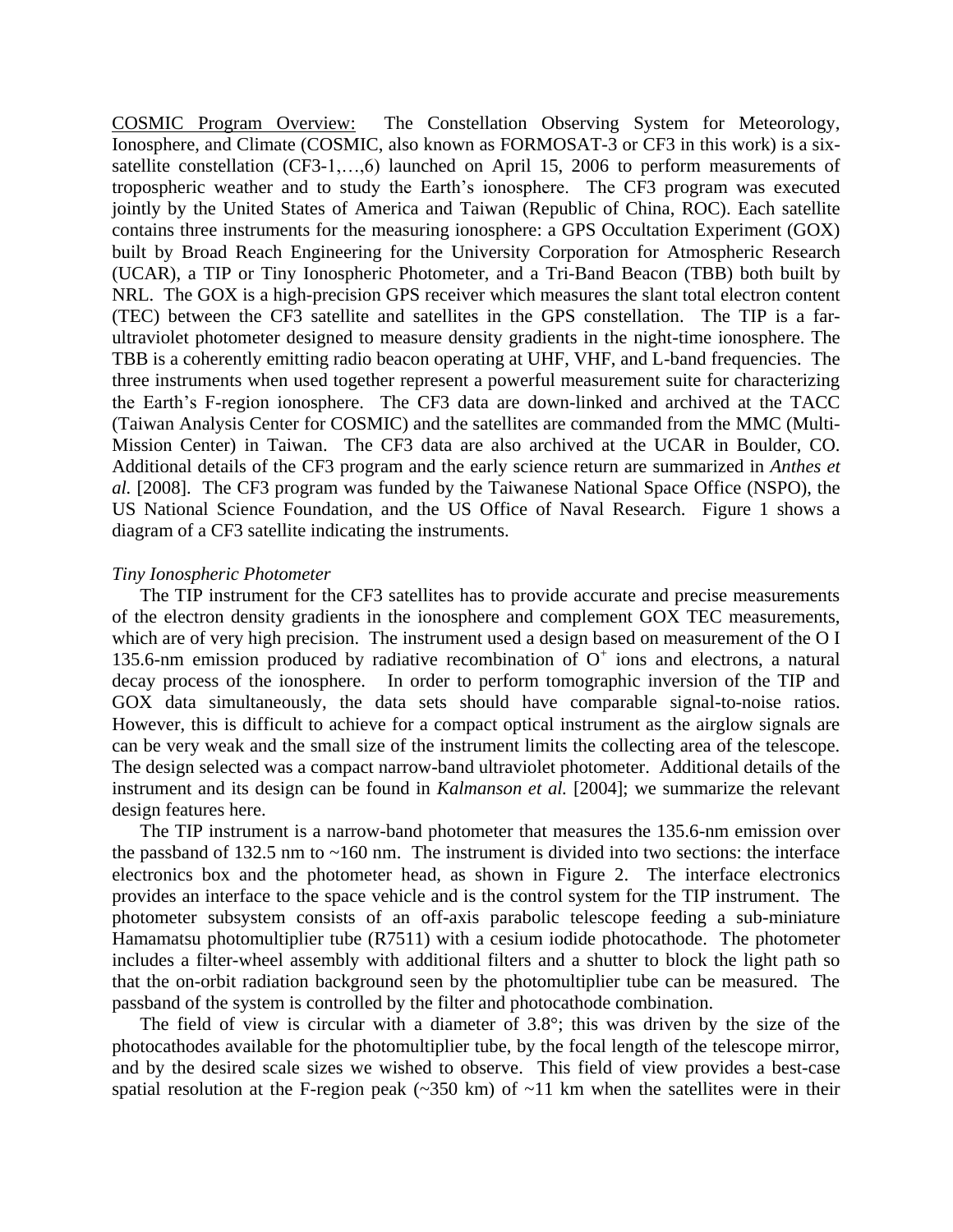initial orbit at  $\sim$ 515 km altitude and  $\sim$ 30 km when the satellites are at their nominal orbit altitude of ~800 km. This spatial resolution is smeared out along the orbit track by an additional 8.3 km due to the satellite's orbital motion and the nominal 1.18 second integration time for the TIP measurements. Using measured values for the quantum efficiency, the filter transmittance, and the known values for the reflectance and area of the telescope mirror, the TIP sensitivity was estimated to be  $\sim$ 400 ct s<sup>-1</sup> Rayleigh<sup>-1</sup>. The internal structure of the photometer head is shown in Figure 2. The on-orbit performance of the TIP instruments is presented in *Budzien et al.* [2009] and *Dymond et al.* [2009].

### *GPS Occultation Experiment (GOX)*

The primary payload of each COSMIC satellite is a GPS radio-occultation receiver developed by NASA's Jet Propulsion Laboratory (JPL). By measuring the phase delay of radio waves from GPS satellites as they are occulted by the Earth's atmosphere (Fig. 3), accurate and precise vertical profiles of the bending angles of radio wave trajectories are obtained in the ionosphere, stratosphere and troposphere. From the bending angles, profiles of atmospheric refractivity are obtained. The procedures used to obtain stratospheric and tropospheric bending angle and refractivity profiles from the raw phase and amplitude data for the COSMIC mission are described by *Kuo et al.* [2004].

The radio occultation (RO) method for obtaining atmospheric soundings is summarized by *Kursinski et al.* [1997] and in a special issue of *Terrestrial, Atmospheric and Oceanic Sciences* [TAO, 2000]. The TAO volume also describes the RO method; application of RO to weather, climate and ionospheric research; and the COSMIC mission. For ionospheric studies, the index of refraction,  $N$ , is a function of electron density  $(n_e$  in number of electrons per cubic meter) and frequency of the GPS carrier (*f* in Hz):

$$
N = -4.03 \times 10^7 \frac{n_e}{f^2} \,. \tag{1}
$$

The RO technique and its history, which starts with the exploration of Mars in the 1960s and later was applied to other planets, are described by *Yunck et al.* [2000].

The GOX instrument aboard COSMIC performs dual-frequency measurements of the slant TEC through the ionosphere between a CF3 satellite and a satellite in the GPS constellation. These slant TEC measurements are routinely inverted using an Abel inversion algorithm and are available for download from the COSMIC Data Acquisition and Analysis Center (CDAAC) web site [*CDAAC*, 2008]. A preliminary study demonstrating the accuracy and providing validation of the electron density profiles can be found in *Lei et al.* [2007]. During the CRICKET campaign, the GOX profiles were downloaded from the CDAAC website. Additionally, the slant TECs were also downloaded and inverted at the Naval Research Laboratory to ensure consistency of the analysis.

#### *Tri-Band Beacon and Receivers*

The Tri-Band Beacon is a coherently emitting three-frequency radio beacon operating at 150 (UHF), 400 (VHF), and 1066 (L-Band) MHz. The TBB was built by the Plasma Physics Division at the Naval Research Laboratory. The beacon emission is observed using a set of ground-based receivers and antennas. As mentioned in equation  $\frac{3}{2}$  (1) above, the ionospheric index of refraction is a function of both frequency and electron density. Thus, measurements of the relative phases of the three frequencies can be used to infer the slant TEC between the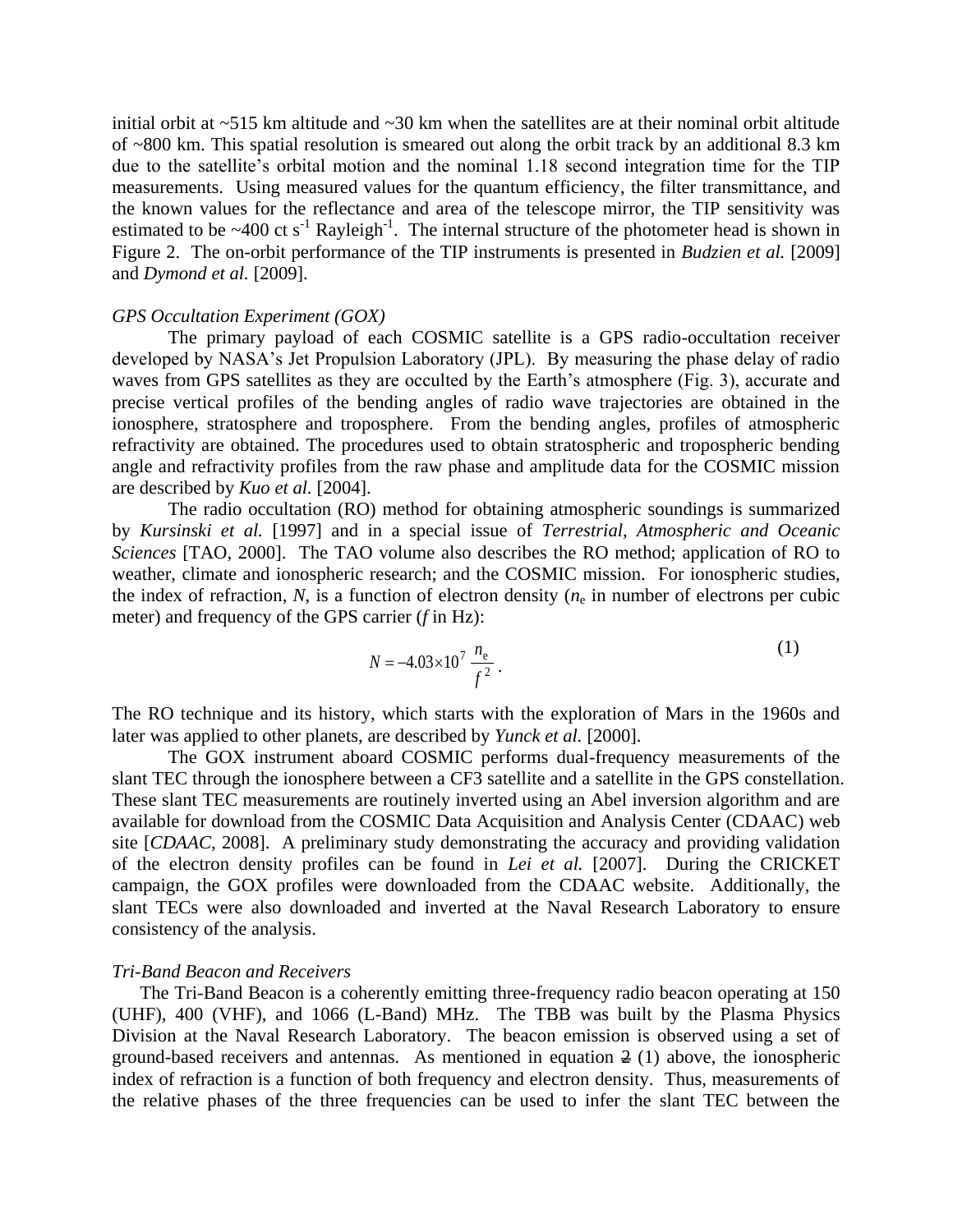receiver and the transmitting beacon to very high precision. The TBB can be either operated in 3-frequency mode or in 2-frequency mode depending on space vehicle power concerns and upon operational constraints. During the CRICKET campaign described in more detail below, the TBB was operated using only the UHF and VHF bands to conserve power on the satellite. The TBB signal was observed using a set of four ground-based receiving stations each consisting of a patch antenna, receiver, and laptop computer (Figure 3), which were located near the center of the VLA (at the Long Wavelength Demonstration Array, LWDA, site) and at VLA antennas near the ends of the VLA arms.

Very Large Array: The VLA radio telescope is located near Socorro, NM. The array consists of 27 antennas dispersed in a "Y"-shaped configuration with arms that extend ~20 km the largest A-configuration. Each antenna consists of a 25-m radio paraboloid with an altitude-azimuth mount; a 74-MHz receiver is located at the prime focus. The RF measurements from each antenna are transmitted back to the control center via fiber-optic cables. The 74-MHz dipoles and receivers were added to the VLA as a cooperative project between the NRL and NRAO in the 1990s. [*Kassim et al.*, 2007]. The VLA configuration indicating the locations of the TBB receivers is shown in Figure 4.

### **Observations**

During each Eepoch, either the ionospheric conditions (according to the time of day) or the operating mode for the VLA varied. Data were acquired by the VLA using either "self calibration" (self-cal) or "field calibration" (field-cal) techniques to characterize the ionosphere over the VLA [*Cotton et al.,* 2004; *Kassim et al.*, 1993; *Kassim et al.*, 2007]. Gathering data during different times of day would allow the study of the ionosphere when different physical processes dominate ionospheric dynamics. There were three Epochs (observation intervals) defined for study:

- 1. Epoch 1 was a nighttime observation to allow all three COSMIC instruments on the CF-4 satellite to be used and the VLA was used in self-cal mode, its most sensitive ionospheric mode.
- 2. Epoch 2 was a mid-day observation with the VLA in self-cal mode, but the TIP on the CF3-4 satellite could not be used due to strong contamination of its signal by scattered sunlight.
- 3. During Epoch 3, the VLA was operated in field-cal mode. In this mode the VLA is less sensitive to the ionosphere but its field of view at 350 km (the canonical ionospheric pierce point) is much wider,  $\sim$ 11.6 $\degree$  or  $\sim$ 100 km in the A-configuration viewing the zenith. Epoch 3 occurred during the middle of the night, so all three of the COSMIC instruments on the CF-4 satellite were to be used.

Data were successfully gathered using TIP, GOX, and VLA during Epochs 1 and 3 but the VLA was not operated during Epoch 2 due to due to a change in schedule. Data from the TBB were gathered during Epoch 1 but due to a slip in schedule, the VLA antennas blocked the lines of sight from the TBB receivers to the CF3-4 satellite rendering the data useless. During Epoch 3, the TBB was unavailable to conserve vehicle power for other commitments.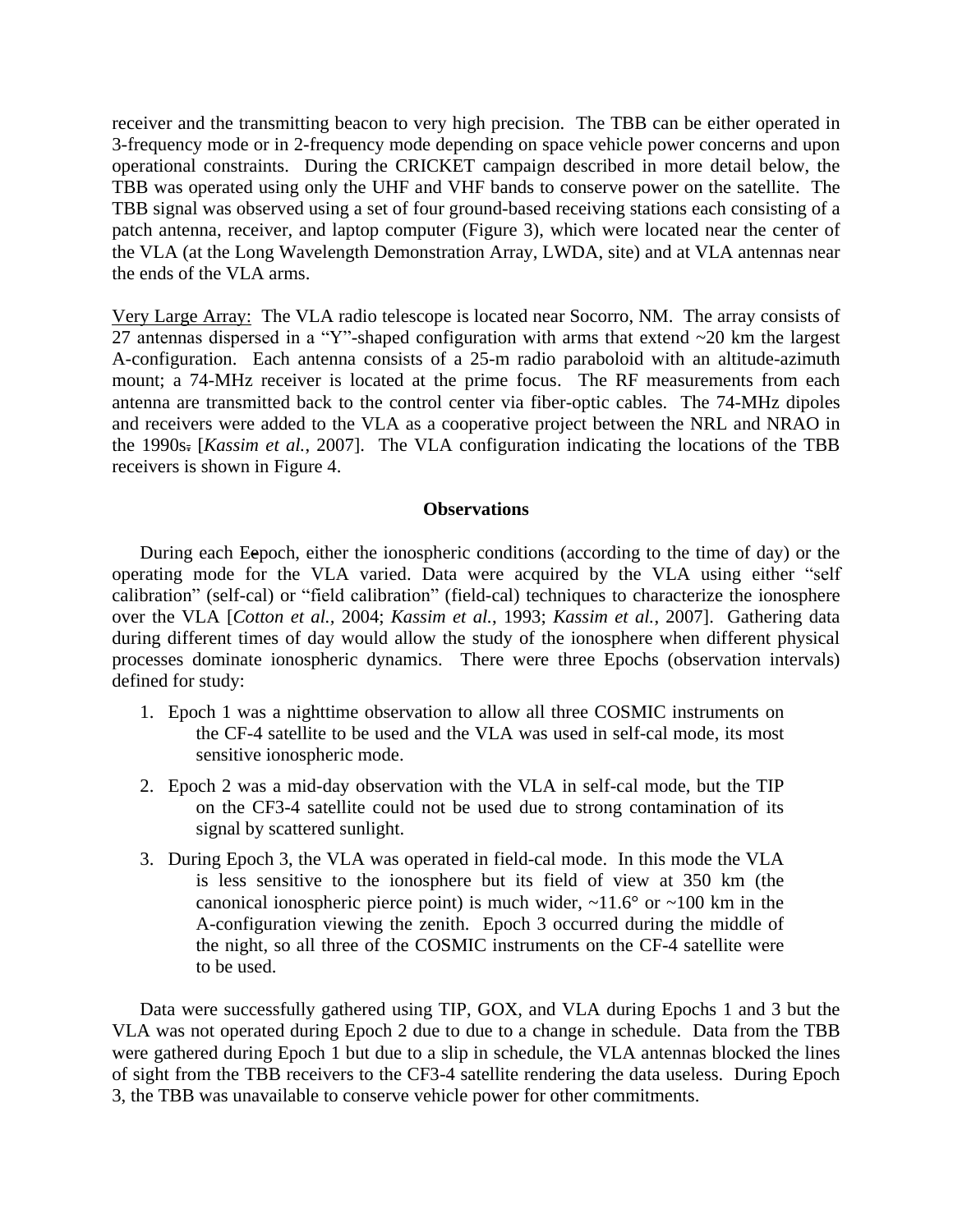*Epoch 1:* The VLA observed at 73.8 MHz in the A-configuration, with 20 antennas in operation, on 15 September 2007. As the absolute phase of the radio source is not a known quantity, the VLA measurements are performed relative to an arbitrarily chosen reference antenna. The relative phase measurements are phase-stable to  $\sim$ 1° corresponding to  $\sim$ 0.0015 TECU at 73.8 MHz. The VLA measured the ionospherically induced phase relative to an antenna near the center of the array (W4) with a 3-minute cadence from 08:00-09:20 UT. The VLA operated in self-calibration mode in which the ionosphere was "back illuminated" by bright radio source 3C134, at RA 05h 04m 4.20s and DEC 38° 06m 11.0s (J2000). In self-calibration mode, a bright unresolved radio source is observed by all antennas [*Kassim et al.,* 2007]. As the source is effectively at infinite distance, the lines of sight from individual antennas probe the ionosphere with spatial sampling determined by the projected separations of antennas in the direction of the source. These lines are separated by a maximum of 35 km when the VLA is in the Aconfiguration. The CF3-4 satellite passed to the East of the VLA over western Oklahoma, central Texas, and the Gulf of Mexico, as shown in Figure 5 (a).

*Epoch 3:* The VLA observed at 73.8 MHz in the A-configuration, with 20 antennas in operation, on 17 September 2007 from 07:56 – 10:14 UT. During this Epoch, the VLA operated in the field-calibration mode in which the ionosphere was "back illuminated" by a set of weaker unresolved radio sources than were used in self-calibration mode, with the field of view centered at RA 22h 25m 34.70s and DEC 19° 19m 22.90s (J2000). In field-calibration mode, unresolved radio sources are observed and their refractive motion or displacement from known astrometric positions are used to determine the ionospheric phase screen (or relative TEC variation across the field of view) [*Kassim et al.,* 2007]. As the radio sources are effectively at infinite distance, the lines of sight from individual sources probe the ionosphere with spatial sampling determined by the projected field of view of an antenna onto the ionosphere. The size of the field of view of an antenna is given by the Rayleigh criterion for the antenna and wavelength, which for the VLA operating at 74 MHz is approximately 12°; the field-calibration coverage is  $\sim$ 70 km when projected toward the zenith for an ionosphere at 350 km. The CF3-4 satellite passed to the West of the VLA over Washington state, central California, and the Gulf of California, as shown in Figure 5 (b).

# **VLA-Specific Requirements**

*EMI Testing:* As the beacon receivers and antennas were to be operated in conjunction with the VLA antennas, they were to be powered and operated from the VLA antennas. This introduced electromagnetic interference (EMI) requirements that the receivers and their associated laptop computers had to meet. While the detailed EMI specifications are not presented here, the receivers were found to be EMI compliant while the laptop computers were not. This meant that the receiver/laptops could not be operated during times that were not allocated to CRICKET measurements, so that there was no interference with measurements made by other scientists. This also meant that the receiver/laptops needed to be turned on at the start of the CRICKET observations and shut off at the end. Thus, three teams were required to operate the receiver/laptops during the campaign.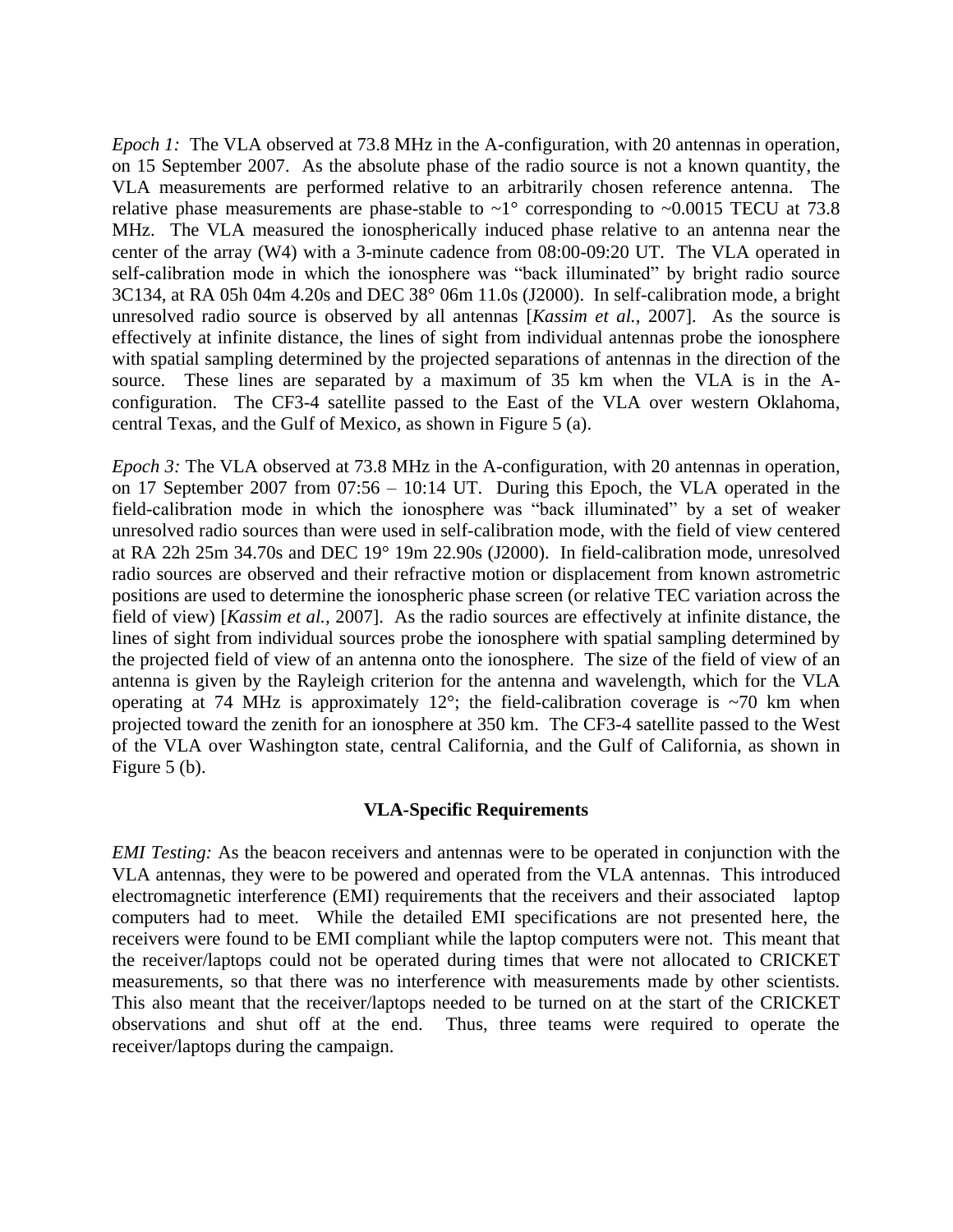*Wildlife Protection:* The VLA shares land with various cattle ranchers. And there are large wild animals, such as elk and pronghorn antelope, sometimes present. These animals have been known to rub on any structures present in order to assuage itching caused by ticks, fleas, flies, and other vermin. Thus, the TBB patch antennas, which are rather fragile compared to steers and elk, needed to be fenced in for protection. The fencing consisted of steel fence posts driven into the ground around the antennas. The steel fence posts also had additional guy-lines attached to stakes for additional strength and stability. These posts were draped with barbed wire, as shown in Figure 6. These fences were removed after the CRICKET operations.

# **Campaign Execution**

*Coordination with COSMIC Program:* Coordination with the COSMIC satellite operators in the TACC in Taiwan was carried out via e-mail. There is a 13-hour time difference between the Eastern US and Taiwan, or 11 hours between New Mexico and Taiwan. These large time differences complicated campaign planning as telephone communication was difficult to arrange. The planned VLA dates and Epochs were e-mailed to the TIP experiment representative at TACC and the satellite planning was carried out. An additional complication for the CRICKET campaign was the simultaneous ionospheric spread-F campaign being carried out over the Pacific Ocean. The TBB was only operated for 20 minutes per orbit due to satellite power constraints. This meant that, unlike the TIP and GOX, TBB operations had to be scheduled through the TACC.

*VLA Coordination:* VLA coordination was accomplished via e-mail for loading the target lists and getting observing time. Two of the CRICKET planners were also on-site at the VLA which made communication easy.

*Team Disposition and Coordination:* There were two two-person teams available for support of the campaign. Two-person teams are a safety requirement of the VLA site. There were three receivers to operate. This made things difficult during Epoch 1 when one team had to drive across the VLA to turn on one of the receivers. Inter-team communication was accomplished using the VLA walkie-talkie system. (Cell phone usage is strictly prohibited at the VLA due to EMI concerns.)

### **Lessons Learned**

*VLA Size:* As shown in Figure 7, the VLA in the A-configuration is approximately the diameter of the Washington, DC beltway and the waveguide roads along the arms of the array are, for the most part, fairly rough dirt roads. This means that a trip from the end of one arm of the array to the other takes about 1 hour, because the distances are roughly 20 miles while the average comfortable speed attainable is about 20 mph. If cross-site travel is required, this guideline must be kept in mind.

Take away: The VLA is HUGE and the terrain is rugged. Be prepared. Also, be prepared to be awed by the majesty of this monster; it really is a testament to human ingenuity.

*Satellite Program Coordination:* Coordination with satellite programs is a tricky business. As the COSMIC program routinely cycled power on the TBB to conserve vehicle power, careful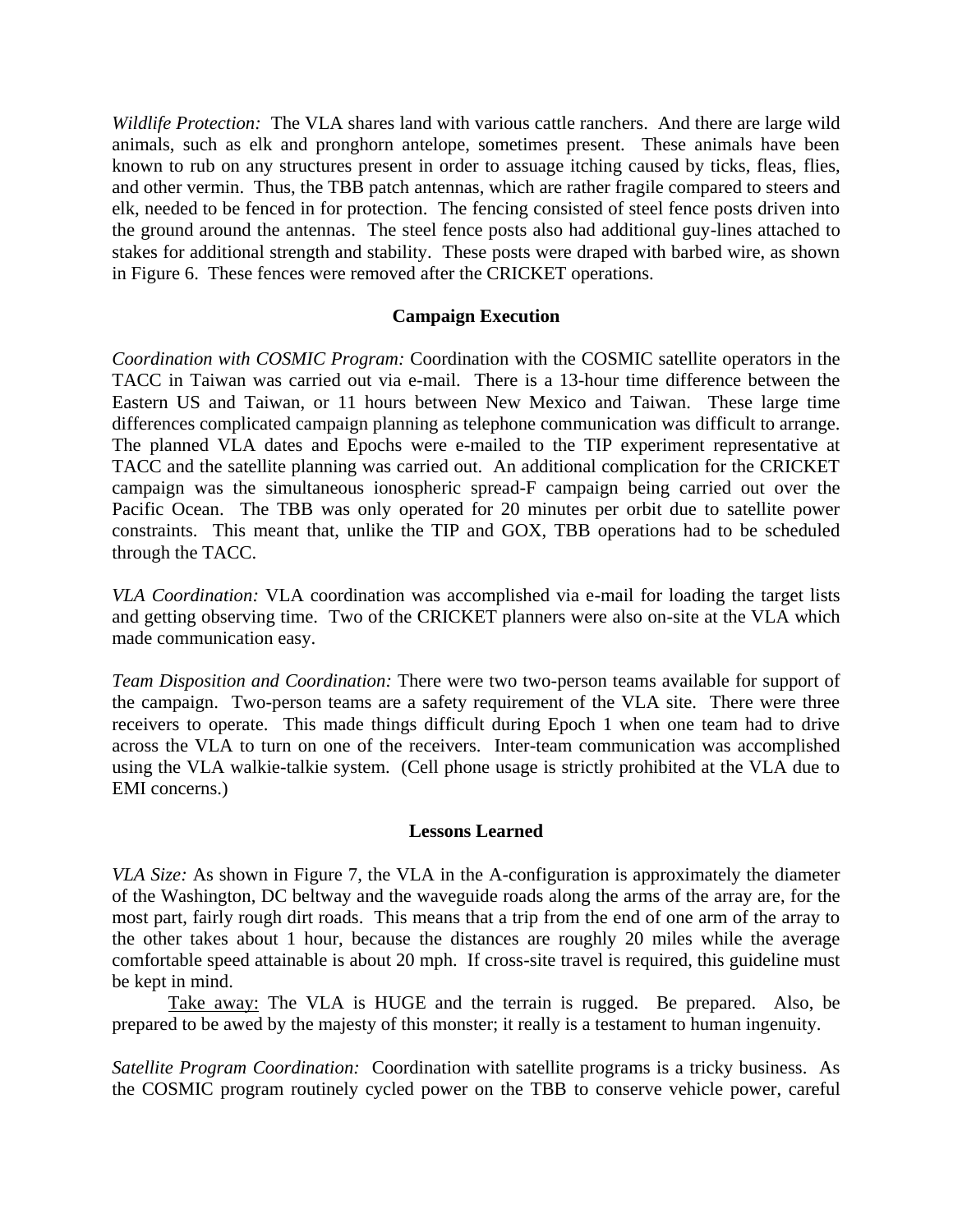planning was necessary. The campaign was further complicated by the COSMIC program running a concurrent ionospheric campaign over the Pacific. Since the TBB was limited to 20 minutes of operation per orbit, this meant that satellites being used in the Pacific campaign could not be used for the CRICKET campaign, and vice versa. Additionally, the CRICKET epochs slipped in time, due to VLA operational constraints, so that the plans made to use CF3-1, which would have transited to the west of the VLA, could not be used. The TBB patch antennas were deployed to the westward of the VLA antennas to avoid sky-blockage when using CF3-1. When the CRICKET epochs slipped, satellite CF3-4 had to be used instead. CF3-4 transited to the East of the VLA during Epoch 1, which resulted in sky-blockage during part of the transits. During Epoch 3, the CF3-4 satellite transited to the west of the VLA but the NSPO CF3-4 mission planners would not support the CRICKET campaign and used CF3-4 to support the Pacific campaign instead. Further planning complications occurred due to the 13-hour time difference between Washington, DC and Taipei, ROC. Plans had to be made by e-mail with limited voice communication. Additionally, even though two instrument principal investigators from the COSMIC mission were involved in the CRICKET campaign, there was no knowledge passed to them from the NSPO COSMIC program office of the Pacific campaign until plans for the CRICKET campaign had already been made and VLA time allocated.

Take away: Plan as far as possible in advance. Keep all lines of communication open. Be flexible. Be lucky.

*VLA Planning & Coordination:* The VLA staff was extremely helpful and supportive. CRICKET planning was complicated by two facts: the receiver/laptops produced EMI, which limited the time they could be operated; the CRICKET observations were scheduled "dynamically" along with several other observations that also depended upon outside constraints (weather, for example). The final observing times were negotiated and allocated only a day or two before Epoch 1 started.

Take away: Working at VLA helped because a face could be put to a voice.

*EMI Issues:* As discussed above, the receivers were found to be EMI compliant while the laptop computers were not. This meant that the receiver/laptops could not be operated during times that were not allocated to CRICKET measurements, to avoid interference with observations made by other scientists. This also meant that the receiver/laptops could be turned on only at the start of the CRICKET observations and had to be shut off at the end of the observations. Thus, three teams were required to operate the receiver/laptops during the campaign. Unfortunately, only two teams were available. One team turned on the receiver/laptop at the end of the East Arm and then rushed across the VLA using the waveguide roads to the site at the end of the North Arm. As the VLA is very large and the roads are rough, the team arrived at the North Arm after the COSMIC satellite had passed, and so no data were collected from the North Arm. EMI tests indicated that, in all likelihood, with appropriate shielding the receivers could be operated continuously.

Take away: EMI can seriously complicate coordinated observations with the VLA. Anytime you are planning on having sensors in close proximity to the antennas, you need to plan for EMI testing and plan to accommodate any EMI-driven requirements. Had the program planning and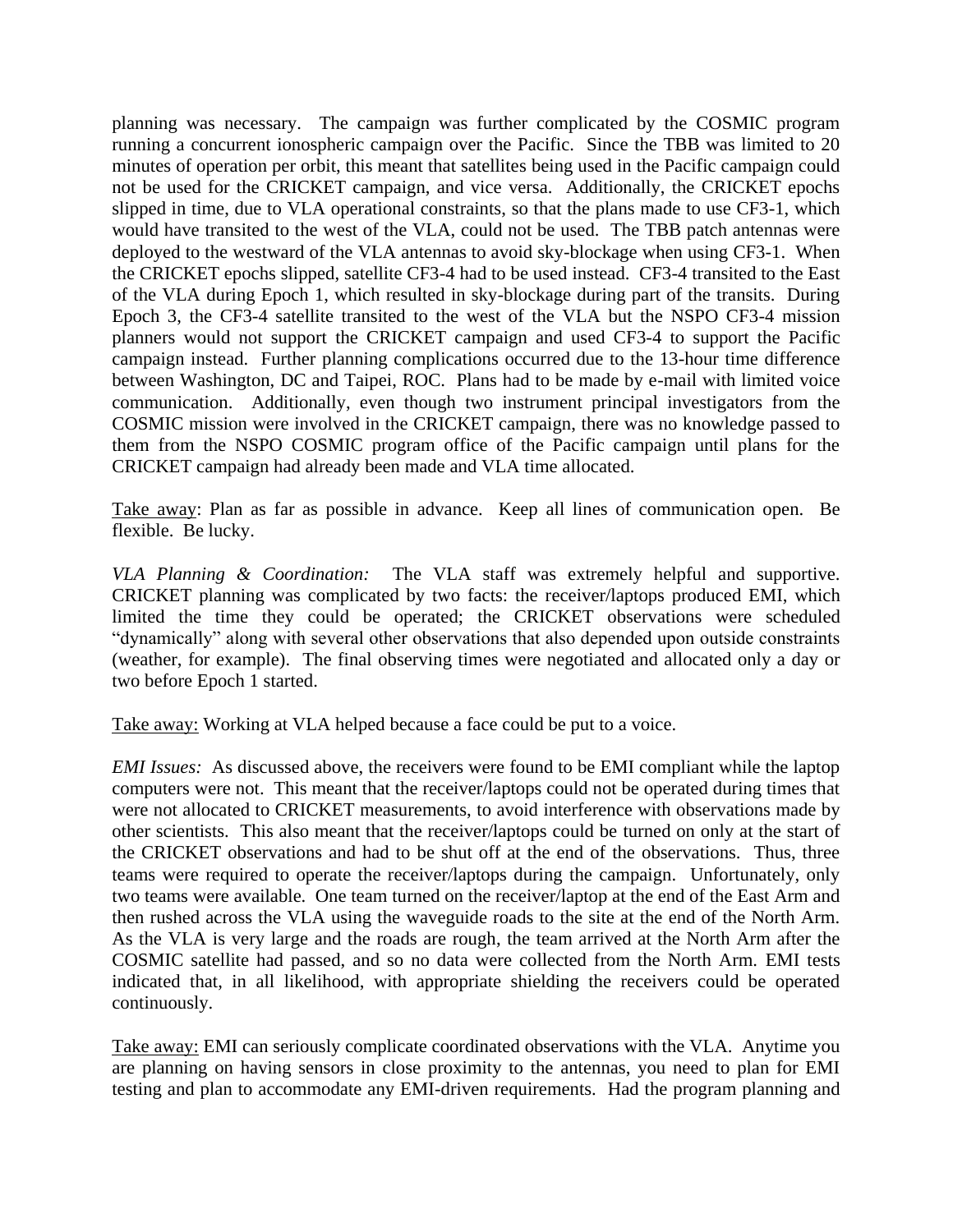EMI testing started earlier, it would have been possible to have shielded the receivers to make them EMI compliant.

*Miscellaneous Problems:* One problem that was encountered was that the TBB receiver located at the LWA site did not gather any data during Epoch 1. This receiver could be operated continuously because it was far enough from any of the LWA antennas that there was no EMI interference. However, during the evening prior to Epoch 1, it was decided that a dual-frequency GPS receiver would be co-located at the LWA site with the TBB receiver. The GPS receiver also required a computer for data acquisition. As no other computer was available, it was decided to operate both the GPS receiver and the TBB receiver with the same laptop. Both P. Bernhardt from NRL and the LANL group who provided the GPS receiver were consulted and neither thought there would be a problem. The GPS receiver software was then installed on the same laptop that ran the TBB receiver. The two software packages worked together with GPS data being gathered and beacon data being received and archived from other satellites with radio beacons, such as the OSCAR satellites. Several OSCAR passes were acquired and archived while the GPS data were gathered. But no campaign data were acquired. A post-campaign analysis showed that everything worked well until [local, 0600 UT?] midnight, when the GPS software executed a reset. This reset disabled both the GPS software and the beacon/receiver software, and as a result no data from either source were gathered during the Epoch 1. As mentioned elsewhere, the TBB was not operated during Epoch 3.

Take away: When possible, test the configuration for at least a day or two in advance of the campaign measurements.

*Miscellaneous Observations:* One concern for campaign planning was whether there was sufficient space within the fences around the bases of the VLA antennas to accommodate the TBB receivers and laptops. The answer is "Yes".

### **Summary**

Running a successful satellite campaign in conjunction with the VLA is not an easy prospect. Careful planning and coordination is an absolute necessity. Communication with the satellite operators and the VLA is crucial to the success of the campaign. Campaigners must also be aware that the VLA is a fairly rough environment that drives requirements on staffing, equipment safety, EMI/EMC, and personal safety.

### **Acknowledgements**

The CRICKET campaign would not have been possible without the help and cooperation of several individuals. Clint Janes was the prime mover for acquiring the fencing materials, installing the fences, and removing the fences. University of New Mexico graduate student Frank Schinzel and LWA post-doc Masaya Kuniyoshi were very helpful in manning the VLA for operating the TBB receivers. Ylva Pihlström performed and coordinated the EMI testing. The VLA staff was very cooperative and helpful throughout the campaign.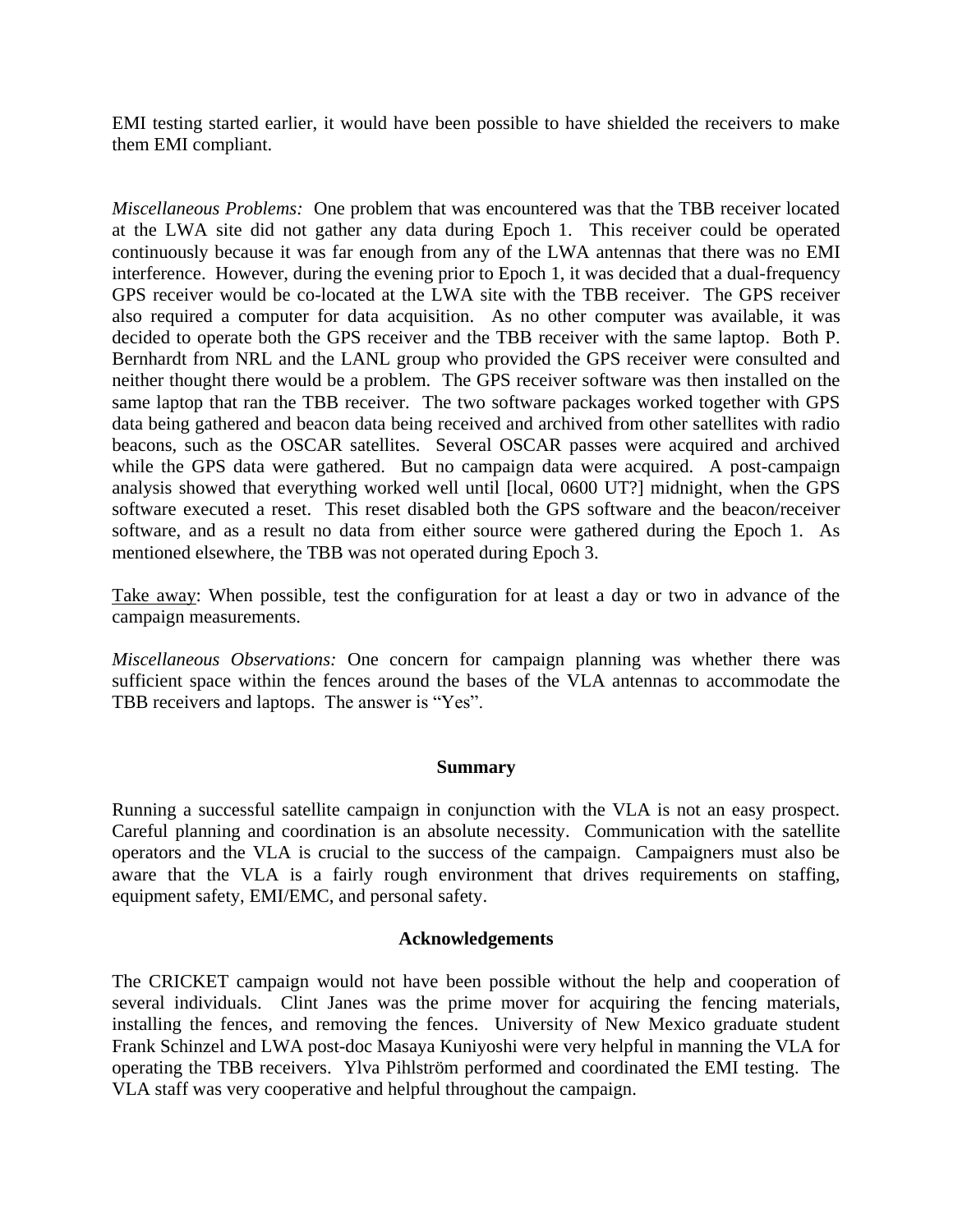#### **References:**

- Anthes, R. A., P. A. Bernhardt, Y. Chen, L. Cucurull, K. F. Dymond, D. Ector, S. B. Healy, S.-P. Ho, D. C. Hunt, Y.-H. Kuo, H. Liu, K. Manning, C. McCormick, T. K. Meehan, W. J. Randel, C. Rocken, W. S. Schreiner, S. V. Sokolovskiy, S. Syndergaard, D. C. Thompson, K. E. Trenberth, T.-K. Wee, N. L. Yen, and Z. Zeng, "The COSMIC/FORMOSAT-3 Mission: Early Results", *Bull. Amer. Meteor. Soc.*, 313-333, doi: 10.1175/BAMS-89-3-313, 2008.
- Budzien, S. A., K. F. Dymond, C. Coker, D. H. Chua, and J.-Y. Liu, "Tiny Ionospheric Photometer Experiment aboard FORMOSAT-3/COSMIC", *Solar Physics and Space Weather Instrumentation III, Proc. SPIE*, In press, 2009.
- Dymond, K. F., S. A. Budzien, C. Coker, and D. H. Chua, "On-orbit Calibration of the Tiny Ionospheric Photometer on the COSMIC/FORMOSAT-3 Satellites", *Solar Physics and Space Weather Instrumentation III, Proc. SPIE*, In press, 2009.
- COSMIC Data Acquisition and Analysis Center (CDAAC), September 2007, <http://cosmicio.cosmic.ucar.edu/cdaac/login/cosmic/>, (6 June 2008).
- Cotton, W., J. Condon, R. Perley, N. Kassim, J. Lazio, A. Cohen, W. Lane, and B. Erickson, "Beyond the Isoplanatic Patch in the VLA Low Frequency Sky Survey", *Ground-based Telescopes*, ed. J. M. Oschmann, Jr., Proc. SPIE (**5489**), 180-189, doi: 10.1117/12.551298, 2004.
- [Kalmanson,](http://spiedl.aip.org/vsearch/servlet/VerityServlet?KEY=SPIEDL&possible1=Kalmanson%2C+Phillip+C.&possible1zone=author&maxdisp=25&smode=strresults&aqs=true) P. C., S. A. Budzien, C. [Coker,](http://spiedl.aip.org/vsearch/servlet/VerityServlet?KEY=SPIEDL&possible1=Coker%2C+Clayton&possible1zone=author&maxdisp=25&smode=strresults&aqs=true) and K. F. Dymond, "The Tiny Ionospheric Photometer Instrument Design and Operation", *Instruments, Science, and Methods for Geospace and Planetary Remote Sensing*, edited by Carl A. Nardell, Paul G. Lucey, Jeng-Hwa Yee, James B. Garvin, Proceedings SPIE **5660**, 259, 2004.
- Kassim, N. E., R. A. Perley, W. C. Erickson, and K. S. Dwarakanath, "Subarcminute Resolution Imaging of Radio Sources at 74 MHz with the Very Large Array", *Astron. J.,* **106**, No. 6, 1993.
- Kassim, N. E., T. J. W. Lazio, W. C. Erickson, R. A. Perley, W. D. Cotton, E. W. Greisen, A. S. Cohen, B. Hicks, H. R. Schmitt, and D. Katz, "The 74 Mhz System on the Very Large Array", *Astrophys. J. Suppl. Ser.*, 172:686Y719, 2007.
- Kuo, Y.-H., T.-K. Wee, S. Sokolovskiy, C. Rocken, W. Schreiner, D. Hunt, and R. A. Anthes, "Inversion and Error Estimation of GPS Radio Occultation Data", *J. Meteor. Soc. Japan,* **82**, 1B, 507-531, 2004.
- Kursinski, E.R., G.A. Hajj, K. R. Hardy, J.T. Schofield and R. Linfield, "Observing Earth's atmosphere with radio occultation measurements", *J. Geophys. Res*., **102**, 23429-23465, 1997.
- Lei, J., S. Syndergaard, A. G. Burns, S. C. Solomon, W. Wang, Z. Zeng, R. G. Roble, Q. Wu, Y.-H. Kuo, J. M. Holt, S.-R. Zhang, D. L. Hysell, F. S. Rodrigues, and C. H. Lin, "Comparison of COSMIC Ionospheric Measurements with Ground-Based Observations and Model Predictions: Preliminary Results", *J. Geophys. Res.*, **112**, A07308, doi:10.1029/2006JA012240, 2007.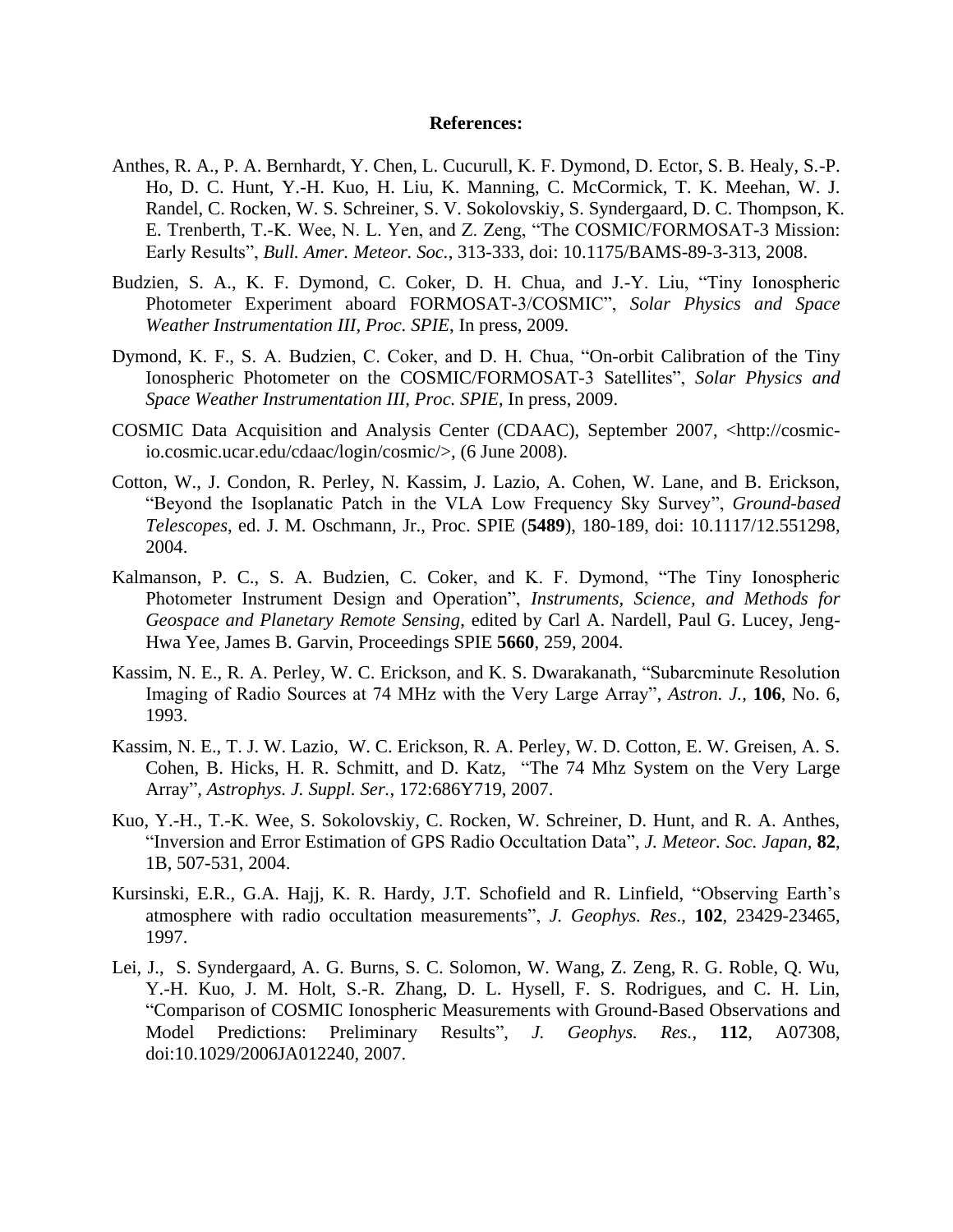- TAO, Special Issue for Applications of the Constellation Observing System for Meteorology, Ionosphere and Climate (COSMIC). *Terrestrial, Atmospheric and Oceanic Sciences*, **11**(1), 379 pp., 2000.
- Yunck, T.P, C.-H. Liu and R. Ware, "A History of GPS Sounding", *Terr., Atmos. and Ocean. Sci.*, **11**, 1-20, 2000.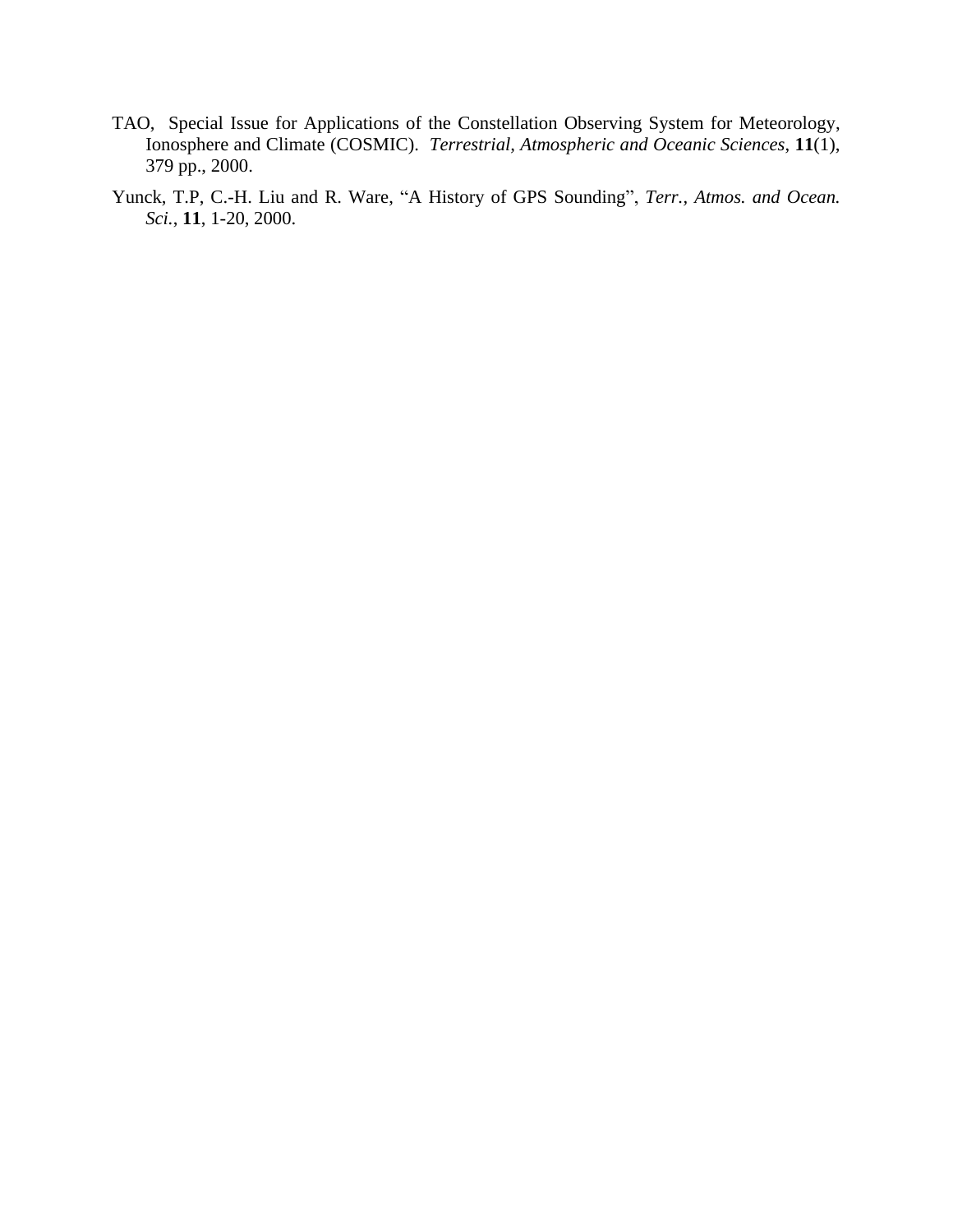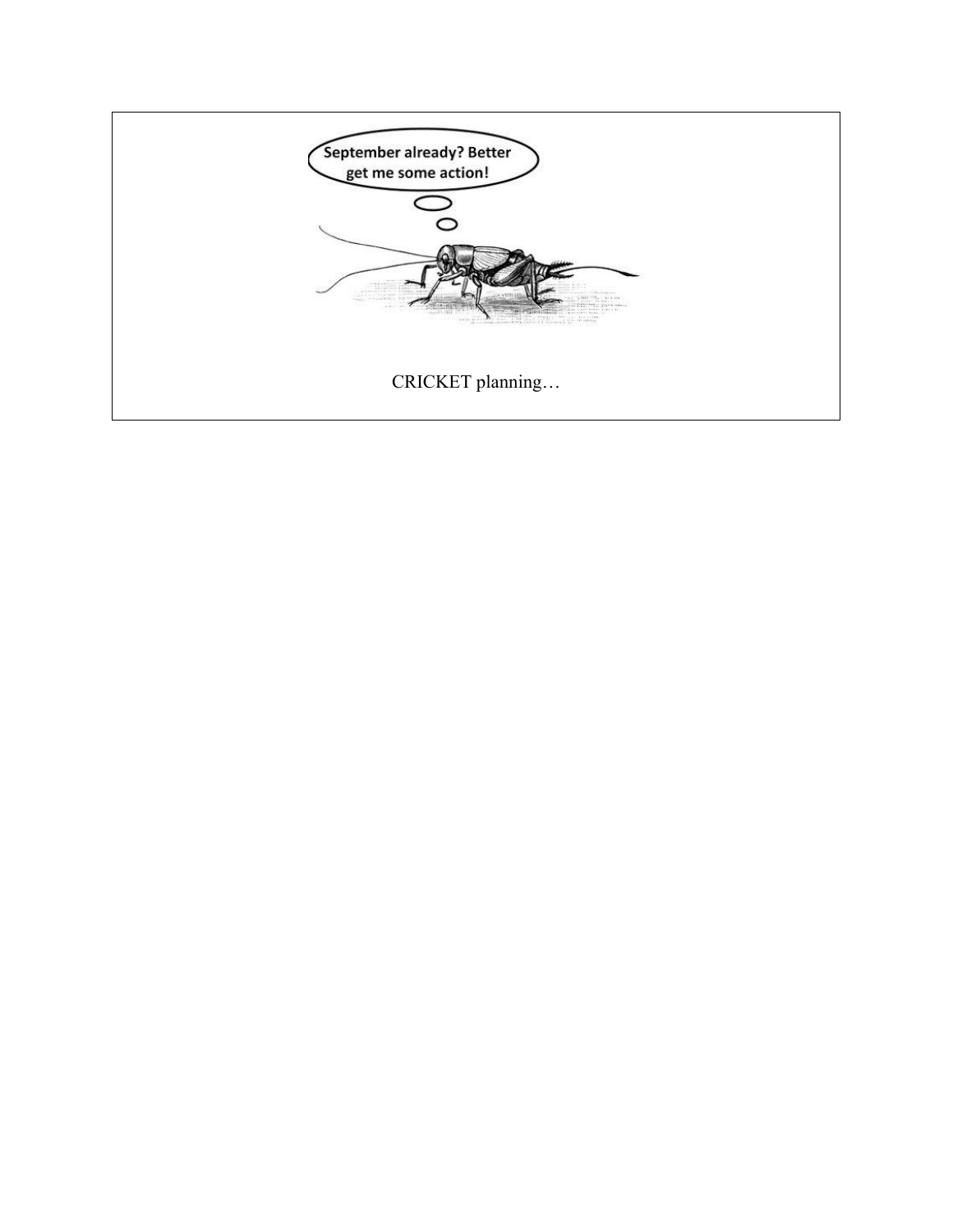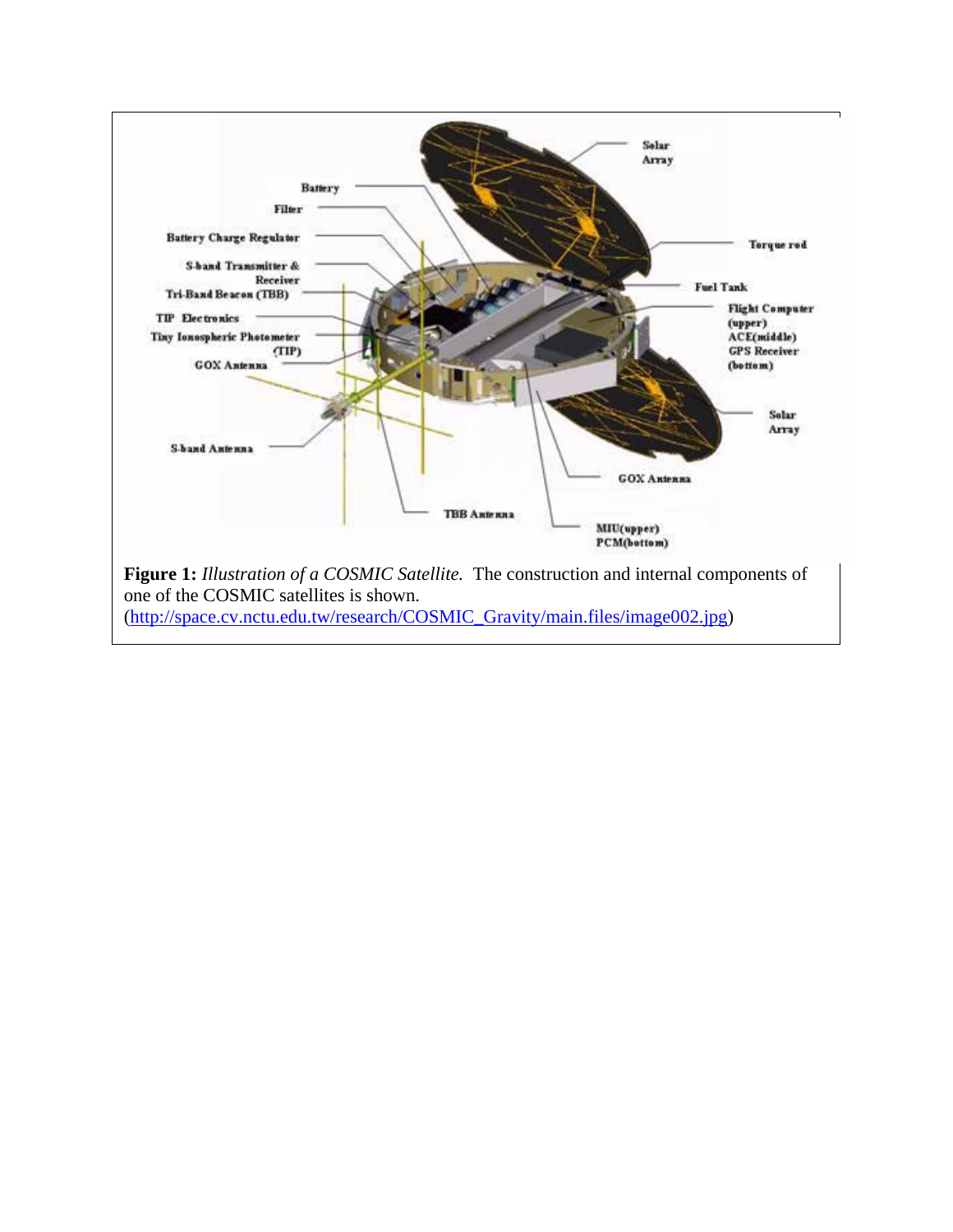

Tiny Ionospheric Photometer (TIP). The bottom panel shows the internal structure of the photometer head.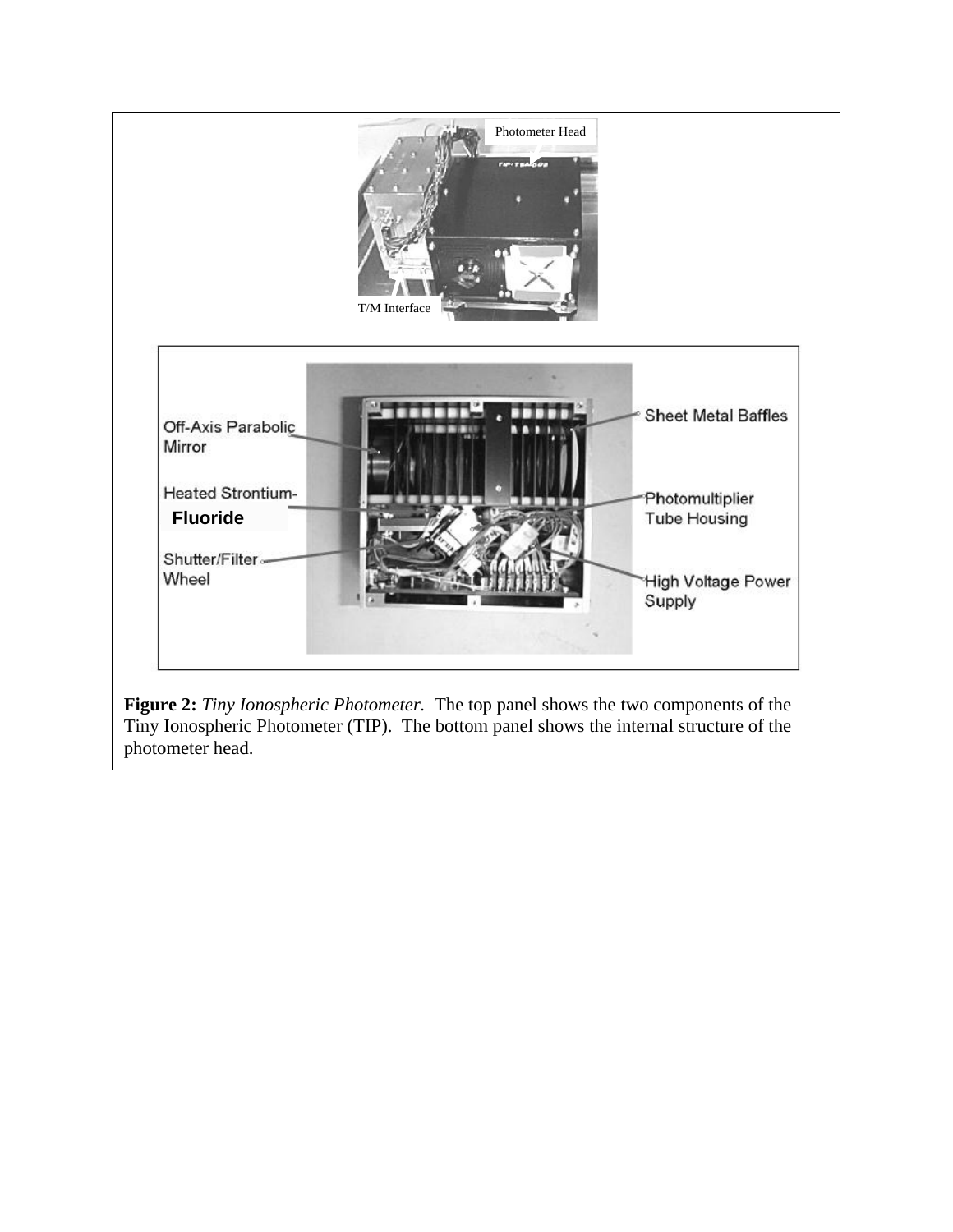

**Figure 3:** *TBB Patch Antenna and Receiver.* A patch antenna (left panel) used to observe the TBB signal is shown with its base support. The antenna is approximately 1-meter square. The assembly was broken-down for shipping and re-assembled at the VLA. The TBB receiver and accompanying laptop computer are shown in the right panel. The system requires 110 VAC and requires connection to the antenna via three coaxial cables (one for each frequency).



**Figure 4:** *CRICKET VLA Configuration.* This is the layout of the VLA during the CRICKET observations showing the positions of the beacon receivers. The VLA antennas indicated by red dots were not on-line for observations.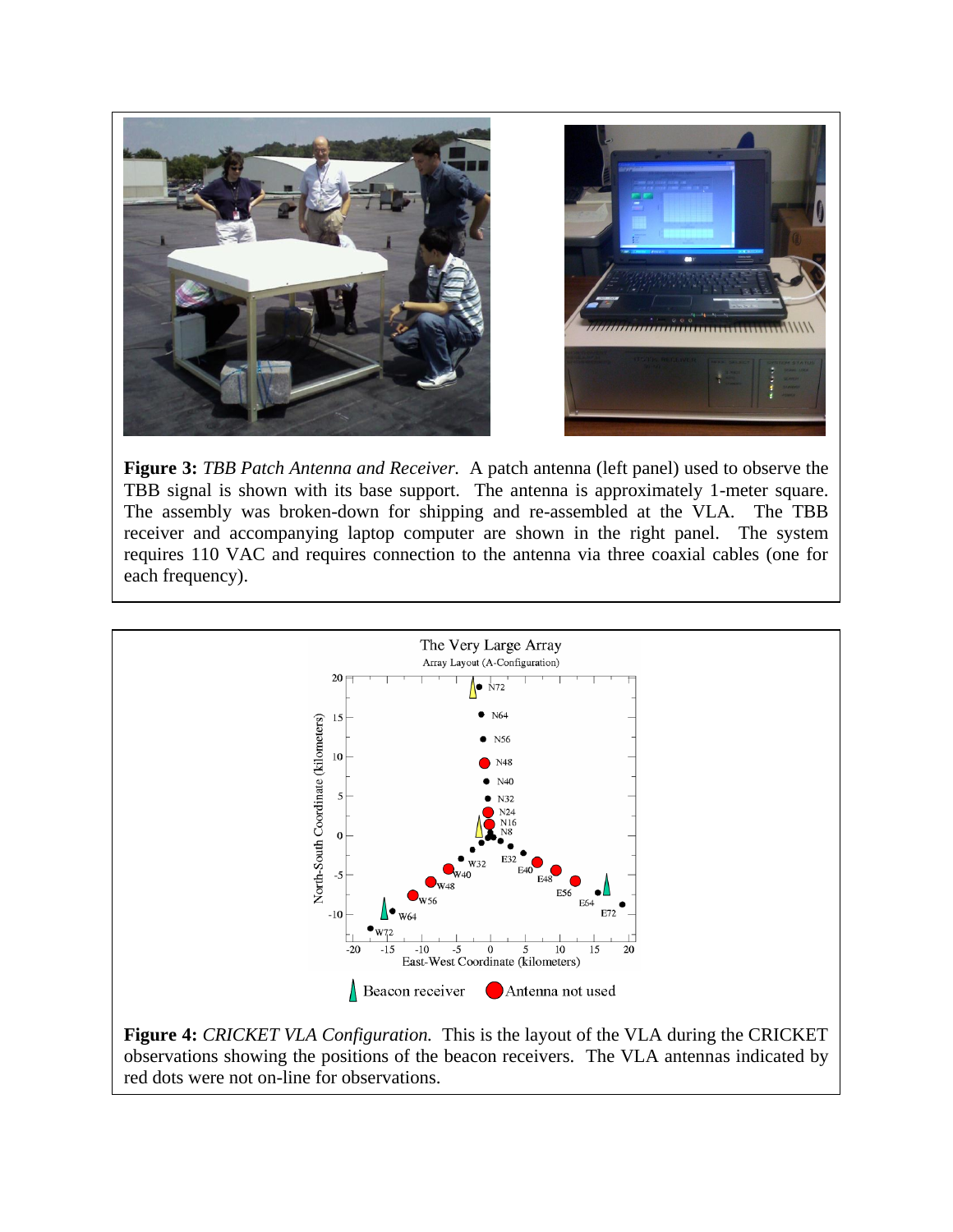

**Figure 5:** *COSMIC and VLA Observations During Epoch 1 and 3.* (a) The panel on the left shows the COSMIC orbit (solid line) and the three GOX occultations (indicated by PRN numbers of the GPS satellites observed: 05, 19, and 30) and the lines-of-sight (LOS) from the CF3-4 satellite to the minimum tangent ray height of the LOS. (b) The panel on the right shows the CF4-3 orbit color encoded to indicate the TIP count rate (white is high and green is low), which is proportional to the square of the vertical TEC. The VLA LOS is show by the white line (extending from near longitude 108 W to the CF3-4 orbit). The point of closest approach of the VLA LOS and the CF3-4 orbit is indicated by the arrow.



**Figure 6:** *Fencing for the TBB Antenna.* The panel at the left shows the installation of the fence posts at one of the VLA antennas. The picture at the right shows the fencing nearly complete with the barbed wire installed. For additional stability against large animals, the corner posts had barbed wire guy lines attached.